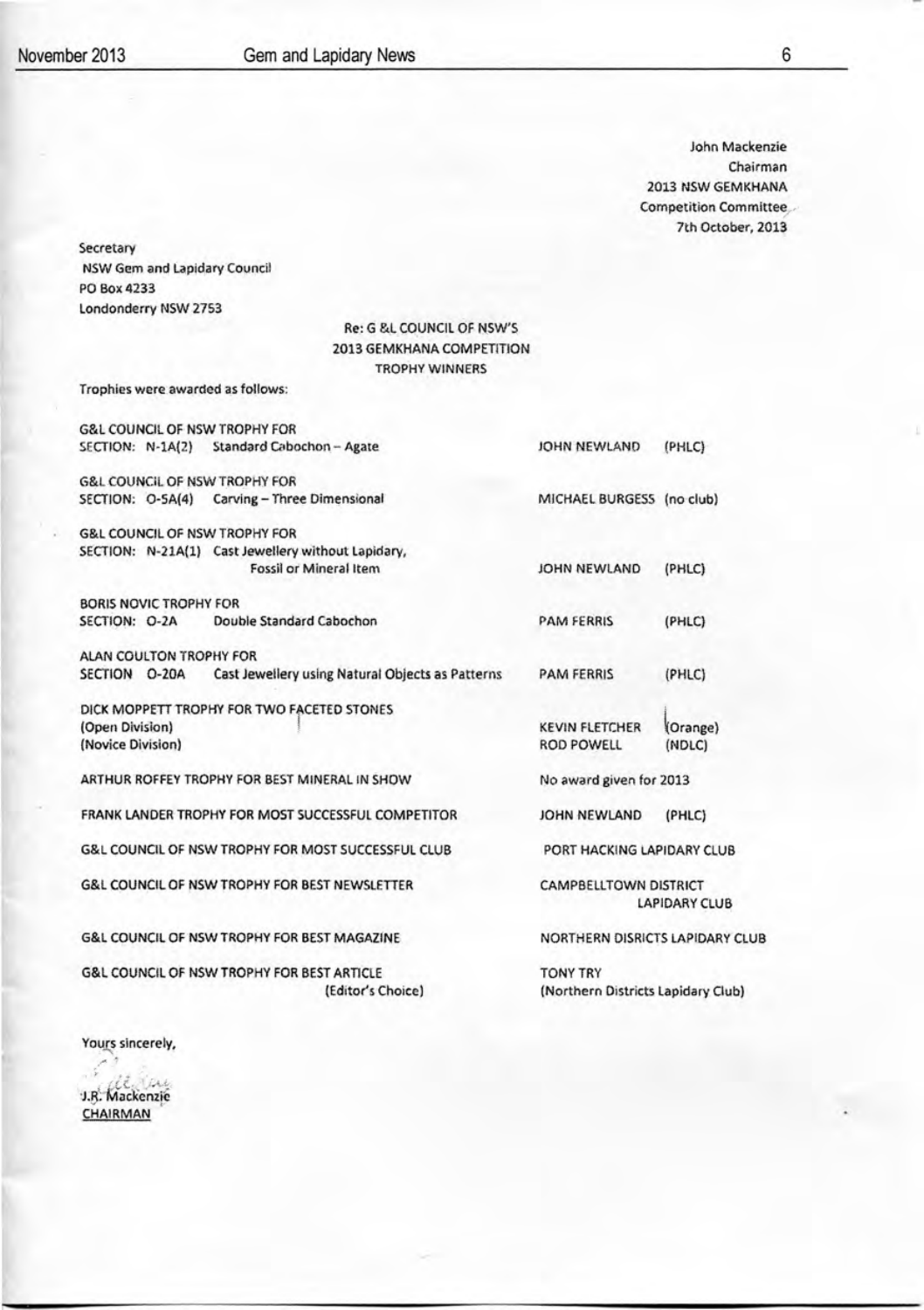## **GEMKHANA 2013 LIST OF PRIZWINNERS**

| 0-1A - Standard Cabochon - C/S - Agate                                 |                |
|------------------------------------------------------------------------|----------------|
| Entry # Entrant                                                        | Score          |
| 1st<br>Rod POWELL (Nthn Districts)                                     | 99.99          |
| Pam FERRIS (Port Hacking)<br>2nd                                       | 99.75          |
| 3rd<br>Pam FERRIS (Port Hacking)                                       | 97.55          |
| ΗС<br>Walter DOVE (Port Hacking)                                       | 96.90          |
| $I - lA(1)$ - Standard Cabochon - C/S - Agate                          |                |
| Entrant<br>$Entry +$                                                   | Score          |
| S Award Sue O'NEIL (Goulburn)                                          | 89.75          |
| $N-LA(2)$ - Standard Cabochon - C/S - Agate                            |                |
| Entry # Entrant                                                        | Score          |
| 1st<br>John NEWLAND (Port Hacking)                                     | 88.45          |
| 2nd<br>Eberhard FRANKE (Goulburn)                                      | 87.40          |
| 3rd<br>John NEWLAND (Port Hacking)                                     | 77.75          |
| 0-1B - Fancy Cabochon - C/S - Petrified Wood                           |                |
| Entry #<br>Entrant                                                     | Score          |
| 1st<br>Pam FERRIS (Port Hacking)                                       | 95.30<br>94.05 |
| 2nd<br>Pam FERRIS (Port Hacking)<br>3rd                                | 93.80          |
| Paul SABOLTA (Parramatta/Holroyd)<br>HC                                | 80.80          |
| Walter DOVE (Port Hacking)                                             |                |
| I-1B(1) - Fancy Cabochon - C/S - Petrified Wood                        |                |
| $Entry$ # Entrant                                                      | Score          |
| S Award Bob BLADWELL (Goulburn)                                        | 79.20          |
| 0-1B(4) - Fancy Cabochon - A/A - Lace Agate                            |                |
| Entry #<br>Entrant                                                     | Score          |
| Rod POWELL (Nthn Districts)<br>1st                                     | 94.50          |
| Pam FERRIS (Port Hacking)<br>2nd                                       | 93.25          |
| 3rd<br>Rod POWELL (Nthn Districts)                                     | 91.55          |
| Pam FERRIS (Port Hacking)<br>HC                                        | 91.48          |
| $I-IB(5)$ - Fancy Cabochon - A/A - Lace Agate                          |                |
| Entry #<br>Entrant                                                     | Score          |
| S Award<br>Sue O'NEIL (Goulburn)                                       | 85.40          |
| 0-2A - Double Standard Cabochon - C/S - OBSIDIAN                       |                |
| Entry #<br>Entrant                                                     | Score          |
| 1st<br>Pam FERRIS (Port Hacking)<br>2nd                                | 98.40          |
| Paul SABOLTA (Parramatta/Holroyd)<br>3rd                               | 97.45          |
| Walter DOVE (Port Hacking)<br>Hc                                       | 91.60          |
| Sue O'NEIL (Goulburn)                                                  | 85,20          |
| I-2A(1) - Double Standard Cabochon - C/S - OBSIDIAN<br>Entry # Entrant |                |
| S Award<br>Rod POWELL (Nthn Districts)                                 | Score<br>95.60 |
|                                                                        |                |
| $N-2A(2)$ - Double Standard Cabochon - C/S - OBSIDIAN                  |                |
| Entry # Entrant                                                        | Score          |
| S Award Michael DEPLEDGE (Goulburn)                                    | 78.00          |
| 0-2B - Double Fancy Cabochon - A/A - Own Choice Material               |                |
| Entry #<br>Entrant                                                     | Score          |
|                                                                        |                |

Page 1 of 5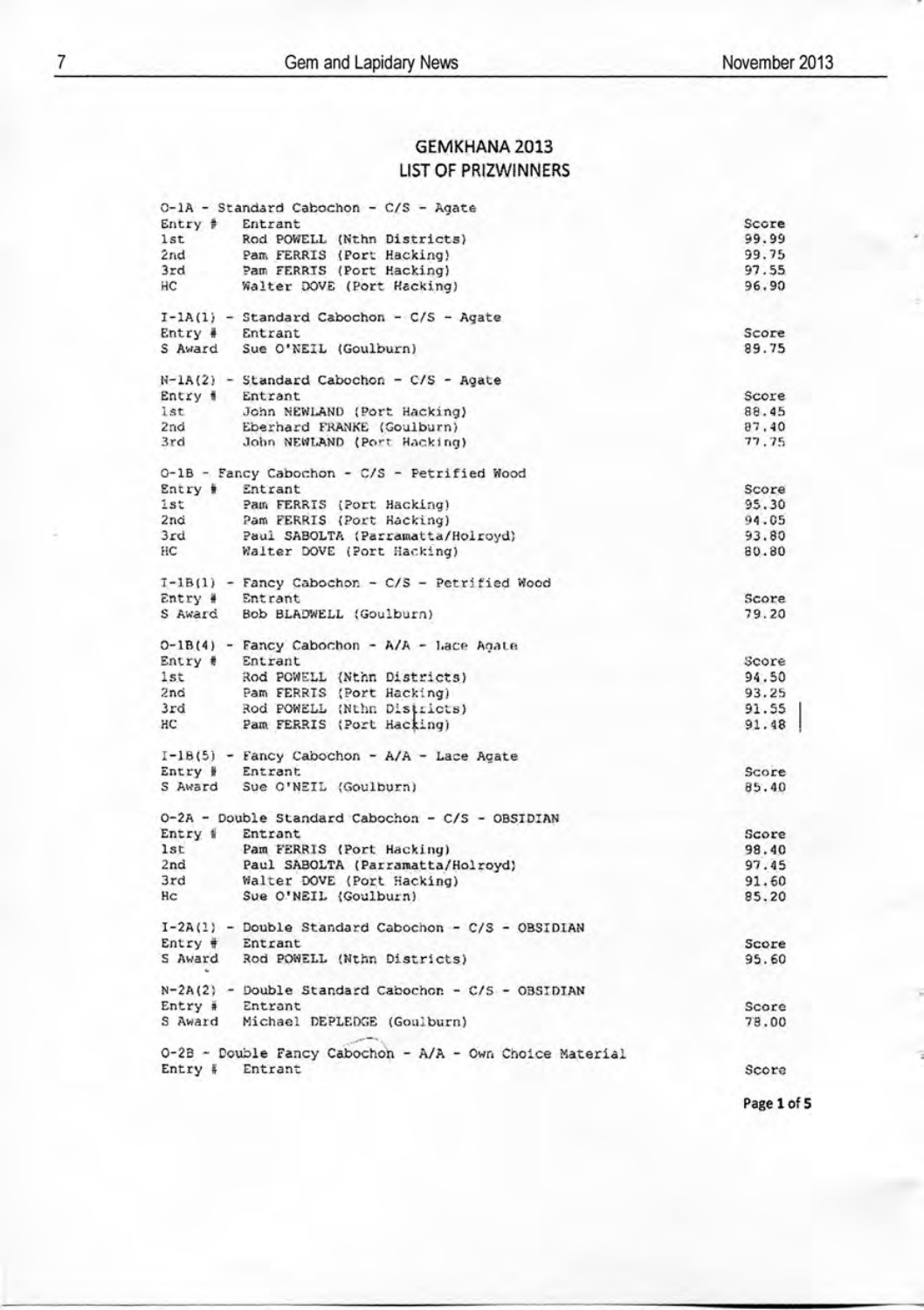### GEMKHANA 2013

### LIST OF PRIZWINNERS

| 1st                    | Paul SABOLTA (Parramatta/Holroyd)                            | 89.28 |
|------------------------|--------------------------------------------------------------|-------|
| 2nd                    | Walter DOVE (Port Hacking)                                   | 84.65 |
|                        | I-2B(1) - Double Fancy Cabochon - A/A - Own Choice Material  |       |
| $Entry$ $\#$           | <b>Entrant</b>                                               | Score |
| 1st                    | Rod POWELL (Nthn Districts)                                  | 96.70 |
| 2nd                    | Pam FERRIS (Port Hacking)                                    | 93.45 |
|                        | 0-3 - Freeform - C/S - Own Choice Material                   |       |
|                        | Entry # Entrant                                              | Score |
| 1st                    | Walter DOVE (Port Hacking)                                   | 99.00 |
| 2nd                    | Pam FERRIS (Port Hacking)                                    | 95.00 |
| 3rd                    | John NEWLAND (Port Hacking)                                  | 92.25 |
| HС                     | Pam FERRIS (Port Hacking)                                    | 91.75 |
|                        | 0-3(4) - Freeform - C/S - Specified Material - SOLID OPAL    |       |
|                        | Entry # Entrant                                              | Score |
| 1st                    | Craig HEARN (Goulburn)                                       | 99.50 |
| 2nd                    | Craig HEARN (Goulburn)                                       | 97.00 |
|                        |                                                              |       |
|                        | $N-4B(1)$ - Opal Doublet - Doomed Top                        |       |
|                        | Entry # Entrant                                              | Score |
| S Award                | John NEWLAND (Port Hacking)                                  | 82.10 |
|                        |                                                              |       |
|                        | 0-5A(4) - Carving - 3 Dimensional - Hardness 4 and over      |       |
| Entry $\ddot{\bullet}$ | <b>Entrant</b>                                               | Score |
| S Award                | Michael BURGESS (No Club Named)                              | 99.95 |
|                        | 0-5B - Carving - In Rolief                                   |       |
|                        | Entry # Entrant                                              | Score |
|                        | S Award Kathy SELWOOD (ORANGE)                               | 90.50 |
|                        | $0-6$ - Scrimshaw                                            |       |
| Entry #                | Entrant                                                      | Score |
|                        |                                                              | 96.00 |
| 5 Award                | Kathy SELWOOD (ORANGE)                                       |       |
|                        | 0-8A - Std Brilliant - Cont. Girdle - COLOURLESS TOPAZ       |       |
| Entry #                | Entrant                                                      | Score |
| S Award                | Kevin FLETCHER (ORANGE)                                      | 84.06 |
|                        | I-8A(1) - Std Brilliant - Cont. Girdle - COLOURLESS TOPAZ    |       |
| Entry #                | Entrant                                                      | Score |
|                        |                                                              | 86.01 |
|                        | S Award Kevin FLETCHER (ORANGE)                              |       |
|                        | N-8A(2) - Std Brilliant - Cont. Girdle - COLOURLESS TOPAZ    |       |
| Entry #                | Entrant                                                      | Score |
| 1st                    | Rod POWELL (Nthn Districts)                                  | 90.53 |
|                        | I-8B(1) - Std Brilliant-Faceted Girdle - NAT.COLOURED QUART2 |       |
| $Entry \#$             | Entrant                                                      | Score |
|                        | S Award Kevin FLETCHER (ORANGE)                              | 82.22 |
|                        |                                                              |       |
|                        | N-8B(2) - Std Brilliant-Faceted Girdle - NAT.COLOURED QUARTZ |       |
|                        | Entry # Entrant                                              | Score |
| 1st                    | Rod POWELL (Nthn Districts)                                  | 92.86 |
|                        |                                                              |       |
|                        | 0-9A - Std Oblong Step Cut with Cut Cnrs - SMOKEY QUARTZ     |       |

Page 2 of 5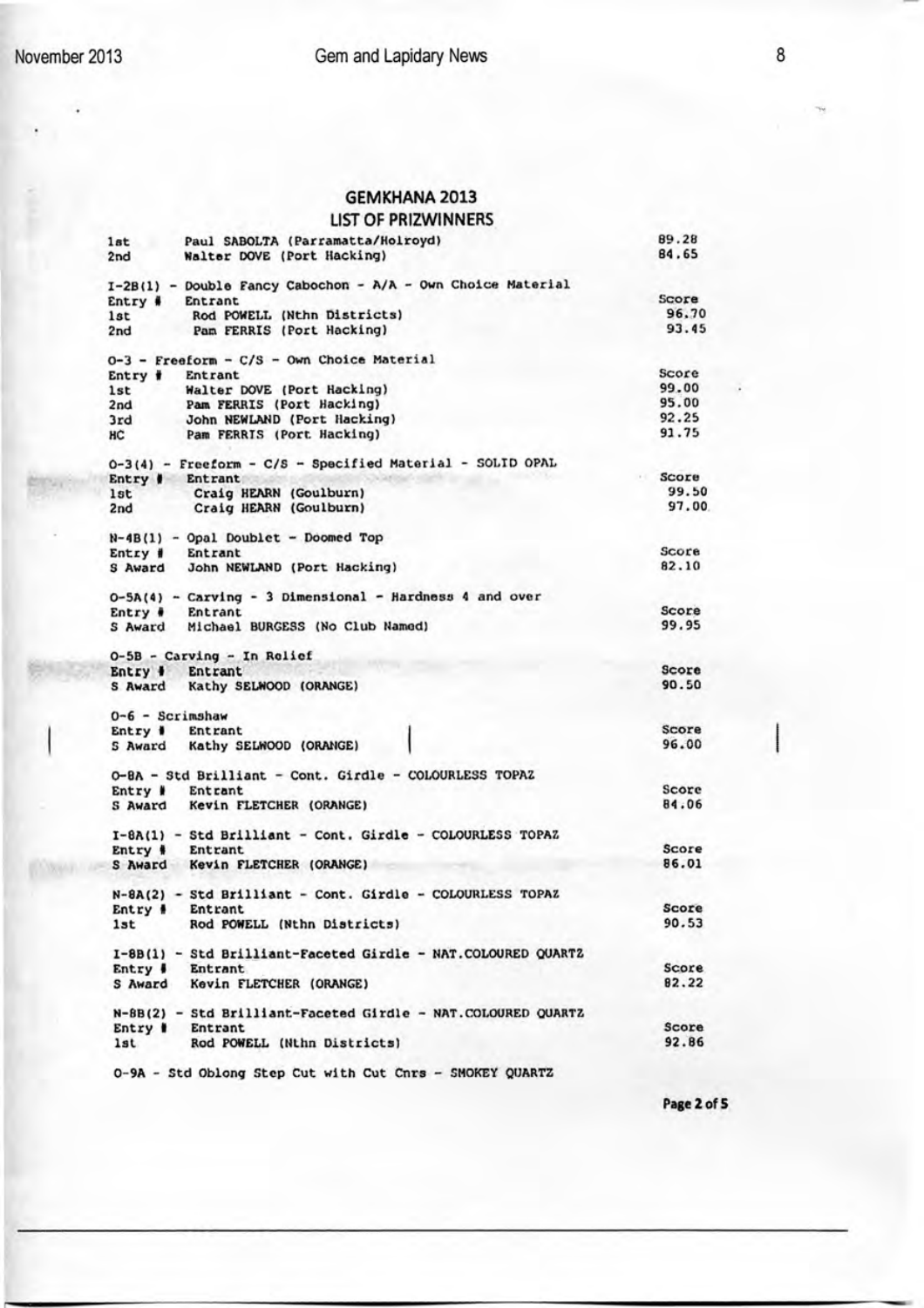# GEMKHANA 2013

LIST OF PRIZWINNERS

| Entry #         | Entrant                                                      | Score          |
|-----------------|--------------------------------------------------------------|----------------|
|                 | S Award Kevin FLETCHER (ORANGE)                              | 83.55          |
|                 |                                                              |                |
| Entry # Entrant | I-9A(1) - Std Oblong Step Cut with Cut Cnrs - SMOKEY QUARTZ  |                |
| 1st             | Colin WRIGHT (Port Hacking)                                  | Score          |
| a na<br>2nd     | Kevin FLETCHER (ORANGE)                                      | 97.00<br>87.63 |
|                 |                                                              |                |
|                 | N-9A(2) - Std Oblong Step Cut with Cut Cnrs - SMOKEY QUARTZ  |                |
| Entry #         | Entrant                                                      | Score          |
| 1st             | Pam FERRIS (Port Hacking)                                    | 93.76          |
| 2nd             | Rod POWELL (Nthn Districts)                                  | 90.32          |
|                 | O-10 - Mod Std Cut-Rect Cushion-Shallow Pavilion- M/M Cor    |                |
|                 | Number of entries: 2                                         |                |
| Entry #         | Entrant                                                      | Score          |
| lst             | Lex WINKELMAN (Cessnock)                                     | 95.44          |
| 2nd             | Colin WRIGHT (Port Hacking)                                  | 93.37          |
|                 |                                                              |                |
|                 | I-10(1) - Mod Std Cut-Rect Cushion-Shallow Pavilion-M/M/ Cor |                |
| Entry # Entrant |                                                              | Score          |
|                 | S Award Kevin FLETCHER (ORANGE)                              | 87.94          |
|                 | N-10(2) - Mod Std Cut - Novice Cushion Triangle - M/M CZ     |                |
| $Entry \#$      | Entrant                                                      | Score          |
| <b>lst</b>      | Pam FERRIS (Port Hacking)                                    | 79.31          |
|                 | 0-11 - Fancy Cut - Park Lane Cut - M/M Cubic Zirconia        |                |
| Entry # Entrant |                                                              | Score          |
| 1st             | Lex WINKELMAN (Cessnock)                                     | 98.25          |
| 2nd             | John MACKENZIE (Port Hacking)                                | 95.64          |
| 3rd             | Kevin FLETCHER (ORANGE)                                      | 91.18          |
|                 |                                                              |                |
|                 | I-11(1) - Fancy Cut - Park Lane Cut - M/M Cubic Zirconia     |                |
| Entry # Entrant |                                                              | Score          |
| 1st             | Colin WRIGHT (Port Hacking)                                  | 96.08          |
| 2nd             | Kevin FLETCHER (ORANGE)                                      | 87.22          |
|                 | N-11(2) - Fancy Cut - Park Lane Cut - M/M Cubic Zirconia     |                |
| Entry # Entrant |                                                              | Score          |
| 1st             | Pam FERRIS (Port Hacking)                                    | 97.50          |
| 2nd             | Rod POWELL (Nthn Districts)                                  | 96.07          |
| 3rd             | John NEWLAND (Port Hacking)                                  | 77.05          |
| HC              | John NEWLAND (Port Hacking)                                  | 75.15          |
|                 | 0-12A - Tumbled Stones Pre-form Grp of 3 Diff Species        |                |
| Entry #         | Entrant                                                      |                |
| lst             | John BEHRENS (Parramatta/Holroyd)                            | Score<br>89.65 |
| 2nd             | John NEWLAND (Port Hacking)                                  | 87.92          |
| 3rd             | John NEWLAND (Port Hacking)                                  | 84.92          |
|                 |                                                              |                |
|                 | 0-12B - Tumbled Stones Natural Group of 3 Diff Species       |                |
| Entry $\ast$    | Entrant                                                      | Score          |
| 1st             | John BEHRENS (Parramatta/Holroyd)                            | 93.44          |
|                 | 0-13 - Polished Face - Flat Surface - A/A                    |                |
| Entry # Entrant |                                                              | Score          |
|                 |                                                              |                |
|                 |                                                              |                |

Page 3 of 5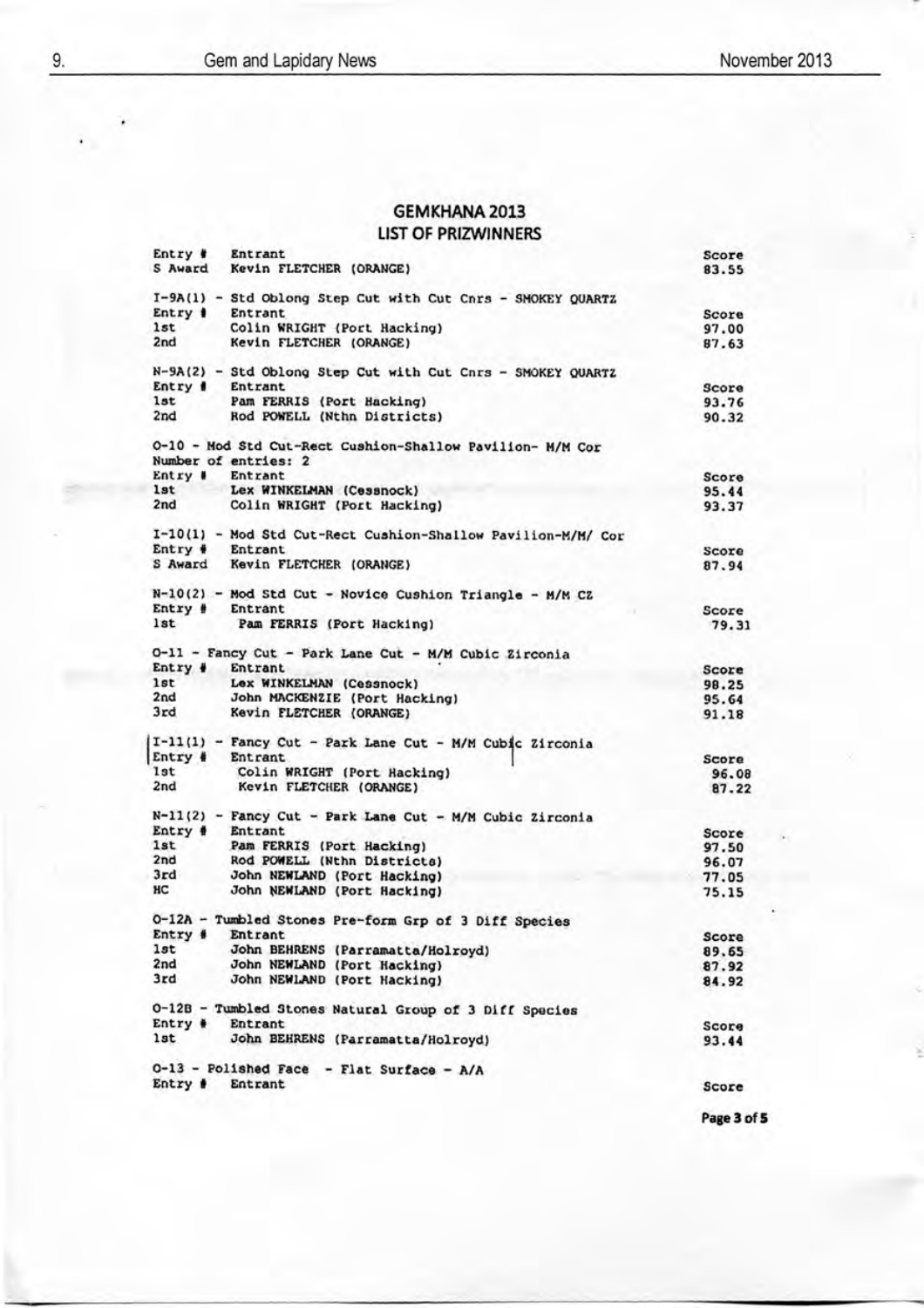### GEMKHANA 2013

### LIST OF PRIZWINNERS

| 1st        | Ross LESTER (Parramatta/Holroyd)                              | 94.50 |
|------------|---------------------------------------------------------------|-------|
| 2nd        | Pam FERRIS (Port Hacking)                                     | 93.50 |
| 3rd        | Ross LESTER (Parramatta/Holroyd)                              | 91.75 |
| <b>HC</b>  | Luke BOYD (Manning / G. Lakes)                                | 87.50 |
|            | 0-14 - Polished Face - Curved Surface - A/A                   |       |
| Entry #    | Entrant                                                       | Score |
|            | S Award Russell CHAPPELL (Port Hacking)                       | 83.00 |
|            | $N-17(1)$ - Novelty Gemcraft                                  |       |
|            | Entry # Entrant                                               | Score |
| S Award    | Gordon SULLIVAN (Parramatta/Holroyd)                          | 86.00 |
|            | O-18A - Rand Fab Jewellery NO Lapidary, Fossil or Mineral     |       |
| Entry #    | Entrant                                                       | Score |
| S Award    | John NEWLAND (Port Hacking)                                   | 92.00 |
|            | N-18A(1) - Hand Fab Jewellery NO Lapidary, Fossil or Mineral  |       |
| Entry #    | Entrant                                                       | Score |
| 1st        | Russell CHAPPELL (Port Hacking)                               | 98.75 |
| 2nd        | Russell CHAPPELL (Port Hacking)                               | 97.50 |
| 3rd        | Karen RUDDY (ORANGE)                                          | 94.50 |
| HC         | Gordon SULLIVAN (Parramatta/Holroyd)                          | 94.25 |
|            | 0-18B - Hand Fab Jwlry with Lap item/s Cut/set by entrant     |       |
| $Entry \#$ | Entrant                                                       | Score |
| S Award    | John NEWLAND (Port Hacking)                                   | 99.00 |
|            |                                                               |       |
|            | N-18B(2) - Hand Fab Jwlry with Lap item/s Cut/set by entrant  |       |
| Entry #    | Entrant                                                       | Score |
| 1st        | Rod POWELL (Nthn Districts)                                   | 97.50 |
| 2nd        | Karen RUDDY (ORANGE)                                          | 90.25 |
|            | 0-19A - Cast Jwlry with pattern by entrant NO Lap/Fos\$/Min   |       |
| Entry #    | Entrant                                                       | Score |
| S Award    | Pam FERRIS (Port Hacking)                                     | 90.50 |
|            | N-19A(1) - Cast Jwlry with pattern by entrant NO Lap/Foss/Min |       |
| $Entry \#$ | Entrant                                                       | Score |
|            | S Award John NEWLAND (Port Hacking)                           | 90.50 |
|            | O-20A - Cast Jwlry using Natural Objects as patterns          |       |
| Entry #    | <b>Entrant</b>                                                | Score |
| 1st        | Pam FERRIS (Port Hacking)                                     | 94.25 |
| 2nd        | Pam FERRIS (Port Hacking)                                     | 87.75 |
| 3rd        | John NEWLAND (Port Hacking)                                   | 86.25 |
| HС         | John NEWLAND (Port Hacking)                                   | 86.00 |
|            | 0-21A - Cast Jwlry using Comm Wax Models NO Lap/Fossil/Min    |       |
| Entry #    | Entrant                                                       | Score |
| 1st        | Pam FERRIS (Port Hacking)                                     | 92.25 |
| 2nd        | Russell CHAPPELL (Port Hacking)                               | 91.25 |
| 3rd        | John NEWLAND (Port Hacking)                                   |       |
| HC         | Pam FERRIS (Port Hacking)                                     | 90.50 |
|            |                                                               | 88.50 |
|            | N-21A(1) - Cast Jwlry using Comm Wax Models NO Lap/Fossil/Min |       |
|            | Entry # Entrant                                               | Score |
|            |                                                               |       |

Page 4 of 5